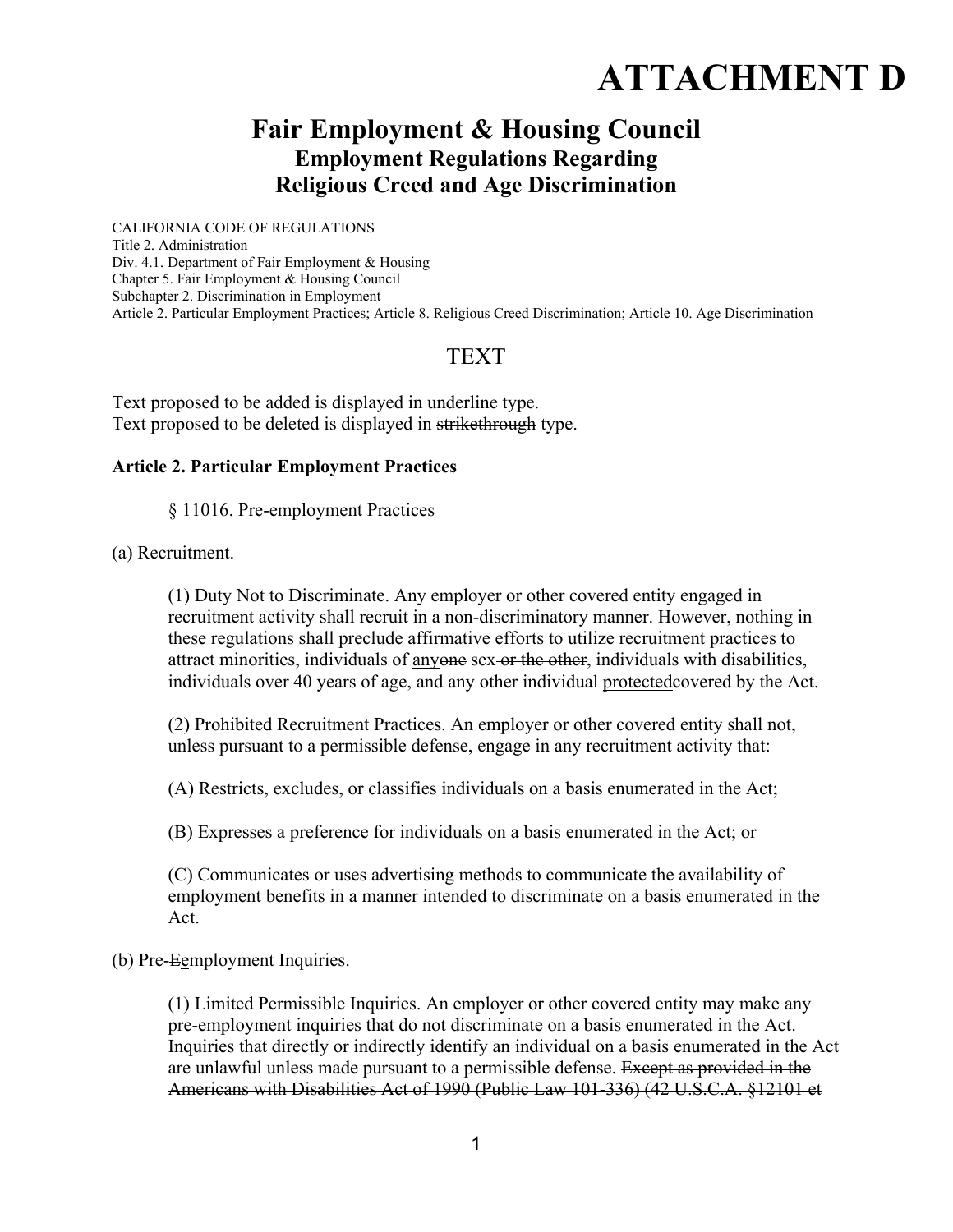seq.) and the regulations adopted pursuant thereto, nothing in Government Code section 12940(d) or in this subdivision, shall prohibit any employer from making, in connection with prospective employment, an inquiry as to, or a request for information regarding, the physical fitness, medical condition, physical condition, or medical history of applicants if that inquiry or request for information is directly related and pertinent to the position the applicant is applying for or directly related to a determination of whether the applicant would endanger his or her health or safety or the health or safety of others.

(A) An employer may make, in connection with prospective employment, an inquiry as to, or request information, regarding the physical fitness, medical condition, physical condition, or medical history of applicants if the inquiry or request for information is directly pertinent to the position the applicant is applying for or directly related to a determination of whether the applicant would endanger their health or safety or the health or safety of others, except as provided by the Americans with Disabilities Act of 1990 (Public Law 101 336) (42 U.S.C.A. § 12101 et seq.) and the regulations pursuant thereto.

(B) Pre-employment inquiries regarding an applicant's availability for work on certain days and times shall not be used to ascertain the applicant's religious creed, disability, or medical condition. In general, such inquiries must clearly communicate that an employee need not disclose any scheduling restrictions based on legally protected grounds, in language such as: "Other than time off for reasons related to your religion, a disability, or medical condition, are there any days or times when you are unavailable to work?"

(2) Applicant Flow and Other Statistical Recordkeeping. Notwithstanding any prohibition in these regulations on pre-employment inquiries, it is not unlawful for an employer or other covered entity to collect applicant-flow and other recordkeeping data for statistical purposes as provided in section 11013(b) of these regulations or in other provisions of state and federal law.

(c) Applications.

(1) Application Forms. When employers or other covered entities provide, accept, and consider application forms in the normal course of business, in so doing they shall not discriminate on a basis enumerated in the Act.

(2) Photographs. Photographs shall not be required as part of an application unless pursuant to a permissible defense.

(3) Schedule Information. An application's request for information related to schedule and availability for work, in some instances, may deter applicants due to their religious creed, disability, or medical condition. Employment applications that request such information will be scrutinized to assure the request is for a permissible purpose and not for an unlawful purpose.

(A) The use of online application technology that limits or screens out applicants based on their schedule may have a disparate impact on applicants based on their religious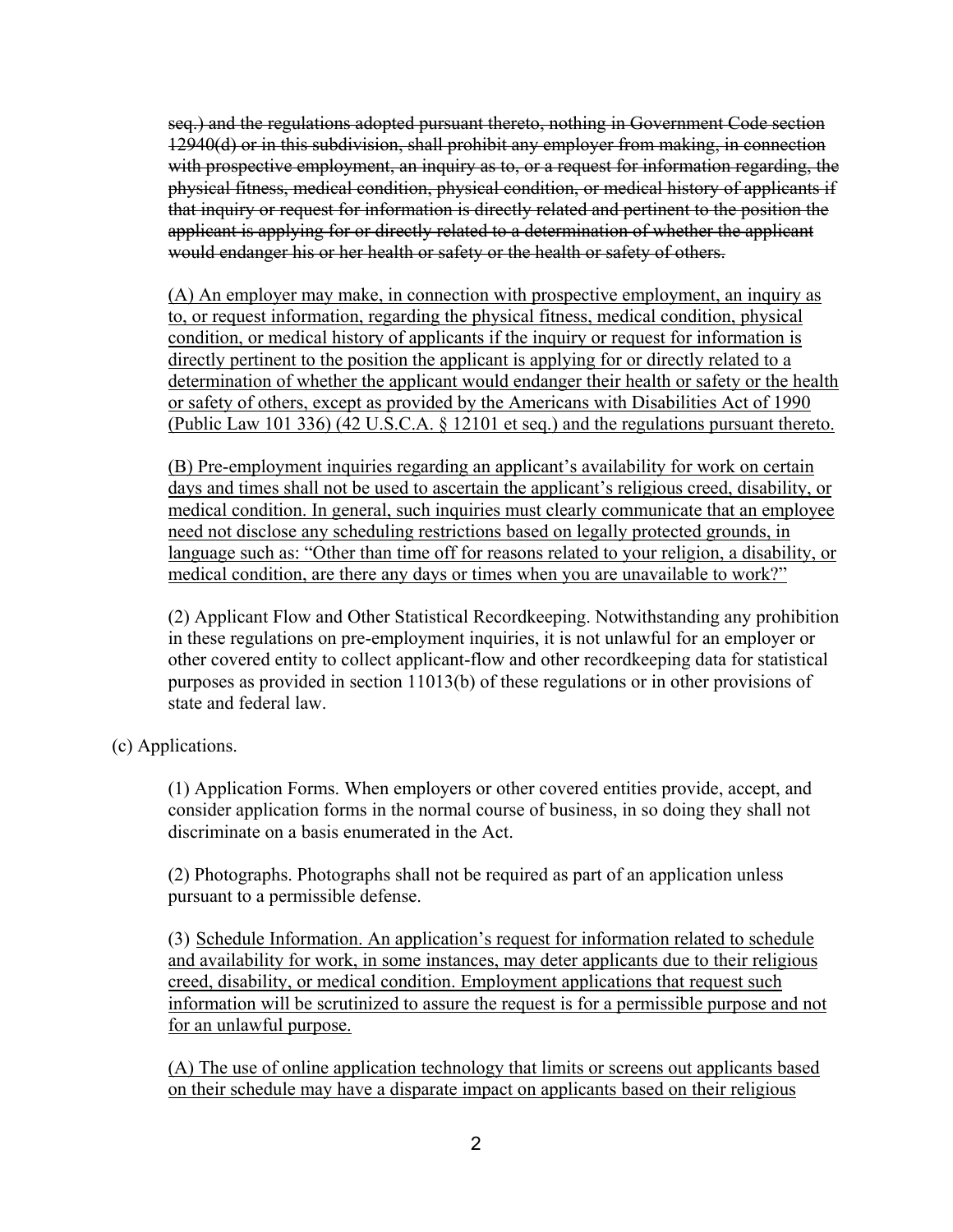creed, disability, or medical condition. Such a practice is unlawful unless pursuant to a business necessity and the online application technology includes a mechanism for the applicant to request an accommodation.

(43) Separation or Coding. Application forms shall not be separated or coded or otherwise treated so as to identify individuals on a basis enumerated in the Act unless pursuant to a permissible defense or for recordkeeping or statistical purposes.

(d) Interviews. Personal interviews shall be free of discrimination. Notwithstanding any internal safeguards taken to secure a discrimination-free atmosphere in interviews, the entire interview process is subject to review for adverse impact on individuals on a basis enumerated in the Act.

Note: Authority cited: Section 12935(a), Government Code. Reference: Sections 12920, 12921, 12940, 12941 and 12942, Government Code.

#### **Article 8. Religious Creed Discrimination**

§ 11063. Pre-employment practices

Pre-employment inquiries regarding an applicant's availability for work on weekends or evenings shall not be used as a pretext forto ascertaining their his or her religious creed, nor shall such inquiry be used to evade the requirement of reasonable accommodation. However, inquiries as to the availability for work on weekends or evenings are permissible where reasonably related to the normal business requirements of the job in question, and comply with section 11016 of these regulations.

Note: Authority cited: Section 12935(a), Government Code. Reference: Sections 12920, 12921 and 12940, Government Code.

#### **Article 10. Age Discrimination**

§ 11075. Definitions.

As used in this article the following definitions of terms apply, unless the context in which they are used indicates otherwise:

(a) "Age-based stereotype" refers to generalized opinions about matters including the qualifications, job performance, health, work habits, and productivity of individuals over forty.

(b) "Basis of age" or "ground of age" refers to age over 40.

(c) "Collective bargaining agreement" refers to any collective bargaining agreement between an employer and a labor organization that is in writing.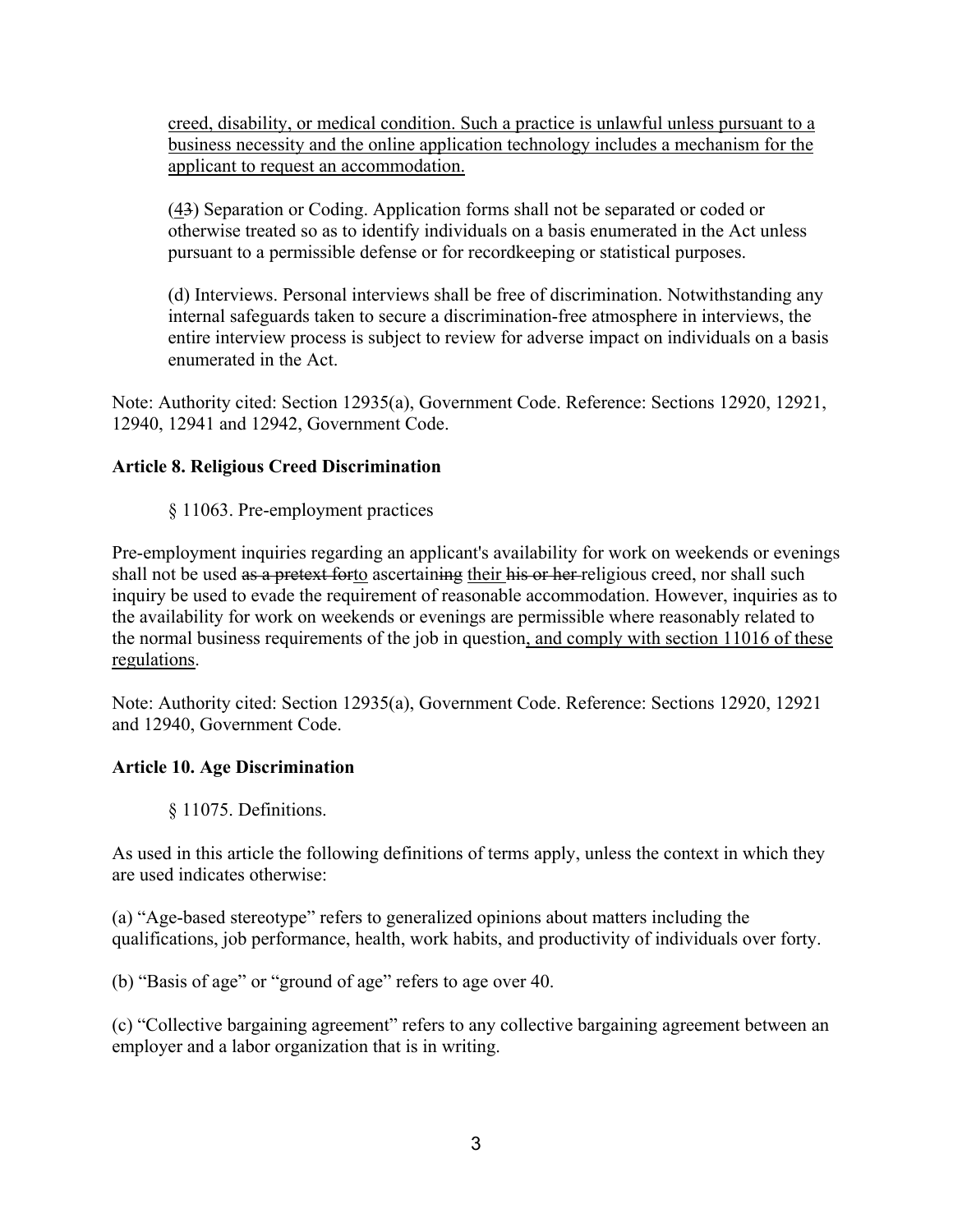(d) "Employer" refers to all employers, public and private, as defined in Government Code Section 12926.

(e) "Employment benefit" refers to employment benefit as defined in section  $11008(g)$ . It also includes a workplace free of harassment as defined in section 11019(b) of Subchapter 2.

(f) "Normal retirement date or NRD" refers to one of the following dates:

(1) for employees participating in a private employee pension plan regulated under the federal Employee Retirement Income Security Act of 1974, the NRD refers to the time a plan participant reaches normal retirement age under the plan or refers to the later of either the time a plan participant reaches 65 or the 10th anniversary of the time a plan participant commenced participation in the plan;

(2) for employees not described under (1) whose employers have a written retirement policy or whose employers are parties to a collective bargaining agreement that specifies retirement practices, the NRD refers to the normal retirement time or age specified in such a policy or agreement; or

(3) for employees not described under either (1) or (2) the NRD refers to the last calendar day of the month in which an employee reaches his or her 70th birthday.

(g) "Over 40" refers to the chronological age of an individual who has reached or passed theirhis or her 40th birthday.

(h) "Private employer" refers to all employers not defined in subsection (id) belowabove.

(i) "Public employer" refers to public agencies as defined in Government Code Section 31204.

(j) "Retirement or Pension Program" refers to any plan, program or policy of an employer that is in writing and has been communicated to eligible or affected employees, which is intended to provide an employee with income upon retirement (this may include pension plans, profitsharing plans, money-purchase plans, tax-sheltered annuities, employer sponsored Individual Retirement Accounts, employee stock ownership plans, matching thrift plans, or stock bonus plans or other forms of defined benefit or defined contribution plans).

Note: Authority cited: Section 12935(a), Government Code. Reference: Sections 12926, 12940, 12941(a) and 12942, Government Code.

§ 11076. Establishing Age Discrimination.

(a) Employers. Discrimination on the basis of age may be established by showing that a job applicant's or employee's age over 40 was considered in the denial of employment or an employment benefit. A presumption of discrimination may be established by showing that a facially neutral practice has an adverse impact on applicants or employees over the age of 40, unless the practice is justified by business necessity as defined in section 11010(b). In the context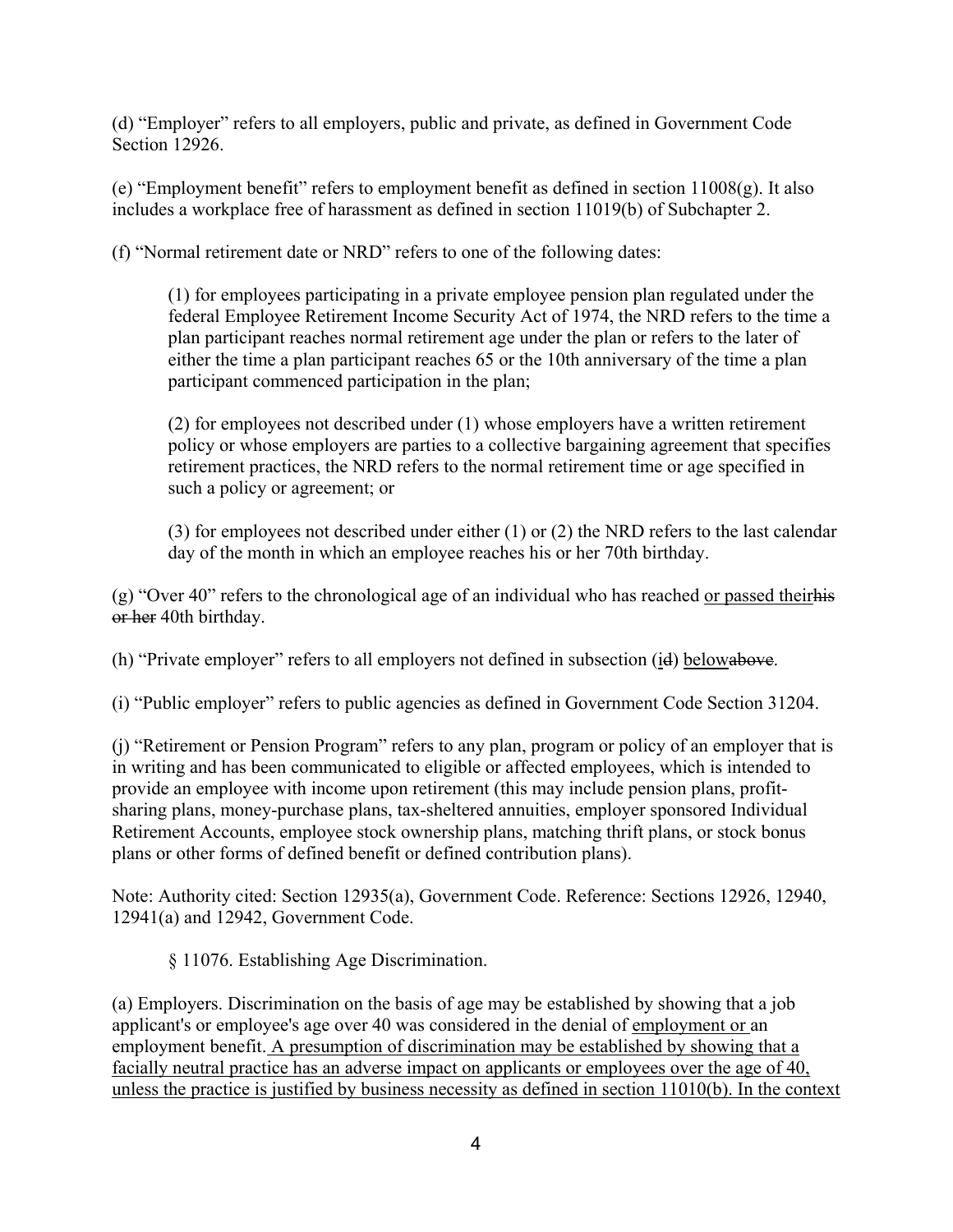of layoffs or salary reduction efforts that have an adverse impact on employees over the age of 40, an employer's preference to retain lower paid workers, alone, is insufficient to negate the presumption. The practice may still be impermissible, even where a legitimate business necessity exists, where it is shown that an alternative practice could accomplish the business purpose equally well with a lesser discriminatory impact.

(b) Employment Agencies, Labor Organizations, and Apprenticeship Training Programs in Which the State Participates. Discrimination on the basis of age may be established against employment agencies, labor organizations, and apprenticeship training programs in which the state participates upon a showing that they have engaged in recruitment, screening, advertising, training, job referral, placement or similar activities that discriminate against an individual or individuals over 40.

Note: Authority cited: Section 12935(a), Government Code. Reference: Sections 12920,  $12926(e)$ , (d) and (e), and  $12941$ , Government Code.

§ 11077. Defenses.

[No change to text.]

§ 11078. Pre-Eemployment Practices.

(a) Recruitment and Advertising.

(1) Recruitment. The provisions of section 11016(a) are applicable and are incorporated by reference herein. Generally, during recruitment it is unlawful for employers to refuse to consider applicants because they are over 40 years of age. Examples of unlawful requirements include: a maximum experience limitation; a requirement that candidates be "digital natives" (an individual who grew up using technology from an early age); or a requirement that candidates maintain a college-affiliated email address. However, it is lawful for an employer to participate in established recruitment programs with high schools, colleges, universities and trade schools. It is also lawful for employers to utilize temporary hiring programs directed at youth, even though such programs traditionally provide disproportionately few applicants who are over 40. However, exclusive screening and hiring of applicants provided through the above recruitment or temporary programs will constitute discrimination on the basis of age if the programs are used to evade the Act's prohibition against age discrimination.

(2) Advertising. It is unlawful for an employer to either express a preference for individuals under 40 or to express a limitation against individuals over 40 when advertising employment opportunities by any means such as the media, employment agencies, and job announcements.

Note: Authority cited: Section 12935(a), Government Code. Reference: Sections 12941 and 12942, Government Code.